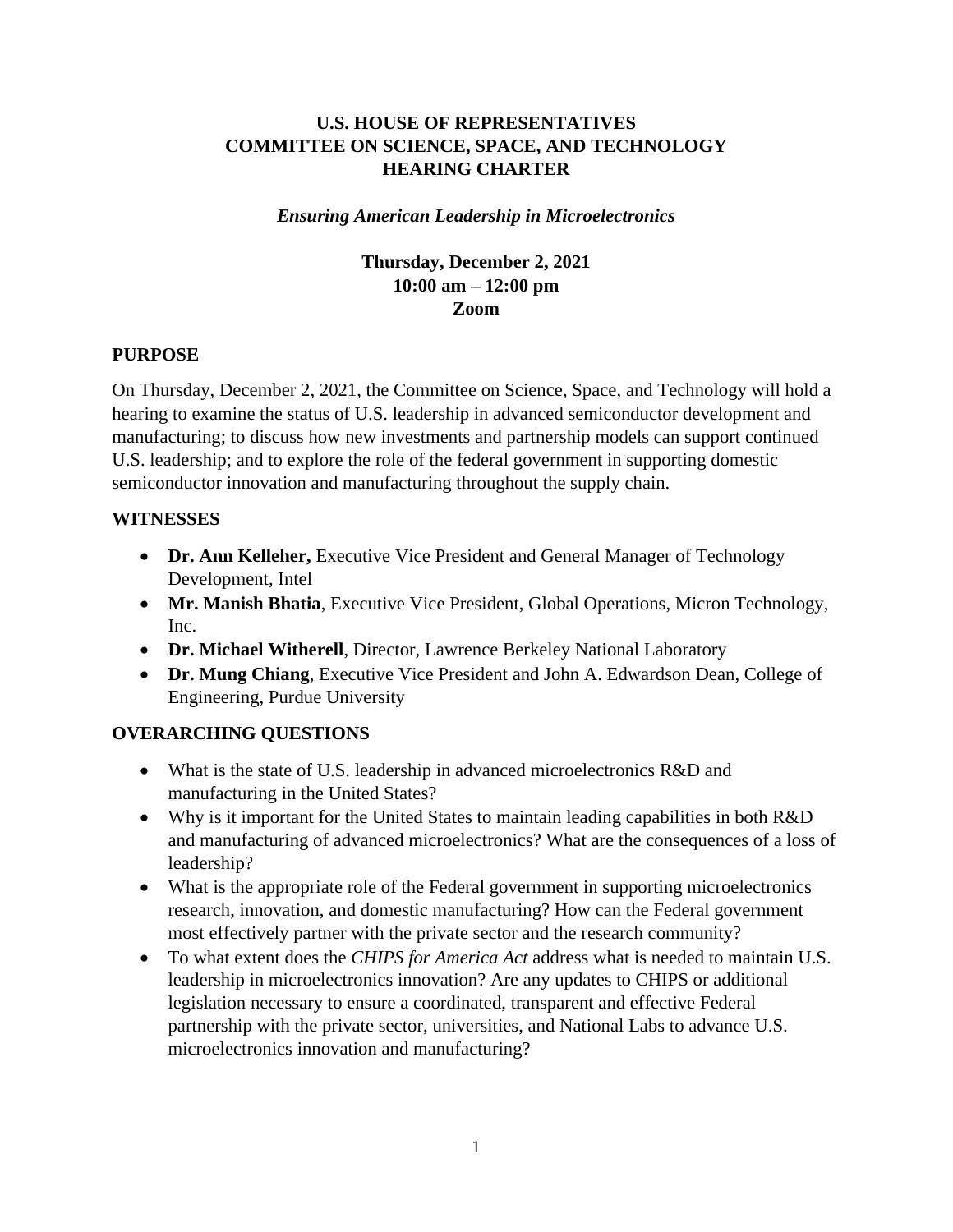### **MICROELECTRONICS OVERVIEW**

Advanced microelectronics are a primary driver of economic growth and scientific advancement. Microelectronics is a term describing all aspects of the miniaturization of electronic circuits and components, from fundamental research to design to manufacturing. Semiconductors are a subset of microelectronics. Most modern semiconductors are integrated circuits, also called "chips", which are sets of miniaturized electronic circuits composed of active discrete devices (e.g., transistors), passive devices (e.g., capacitors), and their interconnections, all of which are layered on a thin wafer of semiconductor material (e.g., silicon). These chips enable nearly everything in our modern lives —from smartphones and cars to nuclear weaponry.

Semiconductors can be classified into three major product groups based on function: $<sup>1</sup>$ </sup>

- Microprocessors and Logic Devices are the integrated circuits functioning on binary codes (0 and 1) that are used for the interchange and manipulation of data in computing.
- Memory Devices are used to store information. This segment includes dynamic randomaccess memory (DRAM), a common type of memory used to store the data or program code needed by a computer processor to function.
- Discrete, Analog, and Other (DAO) semiconductors transmit, receive, and transform information dealing with continuous parameters, such as temperature. For example, analog devices are used to translate analog signals, such as light, touch, and voice, into digital signals. Discretes, such as transistors and diodes, perform a single electrical function on each chip.

## **MICROELECTRONICS INNOVATION IN THE UNITED STATES**

The United States has a long history of innovation in microelectronics. U.S. government investments in research helped lead to the invention of early computers and transistors in the 1940s, as well as the first integrated circuit in the 1950s.<sup>2</sup> In the 1980s, the rapid rise of Japan's semiconductor industry led the federal government to establish a research consortium to support U.S. competitiveness in semiconductor technology, also known as SEMATECH. From 1988 through 1996, Congress provided approximately \$870 million to SEMATECH through the Defense Advanced Research Projects Agency (DARPA), which was generally matched by industry contributions.<sup>3</sup> While the Government Accountability Office found that SEMATECH had a significant impact on U.S. semiconductor manufacturing and R&D performance,<sup>4</sup> the SEMATECH board of directors ultimately declined additional federal funding in 1996 and the consortium was later absorbed into the New York Polytechnic Institute in 2015.

<sup>&</sup>lt;sup>1</sup> [Antonio](https://www.semiconductors.org/wp-content/uploads/2021/05/BCG-x-SIA-Strengthening-the-Global-Semiconductor-Value-Chain-April-2021_1.pdf) Varas et al., "Strengthening the Global [Semiconductor](https://www.semiconductors.org/wp-content/uploads/2021/05/BCG-x-SIA-Strengthening-the-Global-Semiconductor-Value-Chain-April-2021_1.pdf) Supply Chain in an Uncertain Era," Semiconductor [Industry Association,](https://www.semiconductors.org/wp-content/uploads/2021/05/BCG-x-SIA-Strengthening-the-Global-Semiconductor-Value-Chain-April-2021_1.pdf) April 2021.

<sup>&</sup>lt;sup>2</sup> Michaela Platzer et al., "Semiconductors: U.S. Industry, Global Competition, and Federal Policy," Congressional [Research Service,](https://sgp.fas.org/crs/misc/R46581.pdf) October 26, 2020.

<sup>3</sup> Ibid.

<sup>&</sup>lt;sup>4</sup> "Federal Research: Lessons Learned from SEMATECH," [U.S. General Accounting Office,](https://www.gao.gov/products/rced-92-283) September 28, 1992.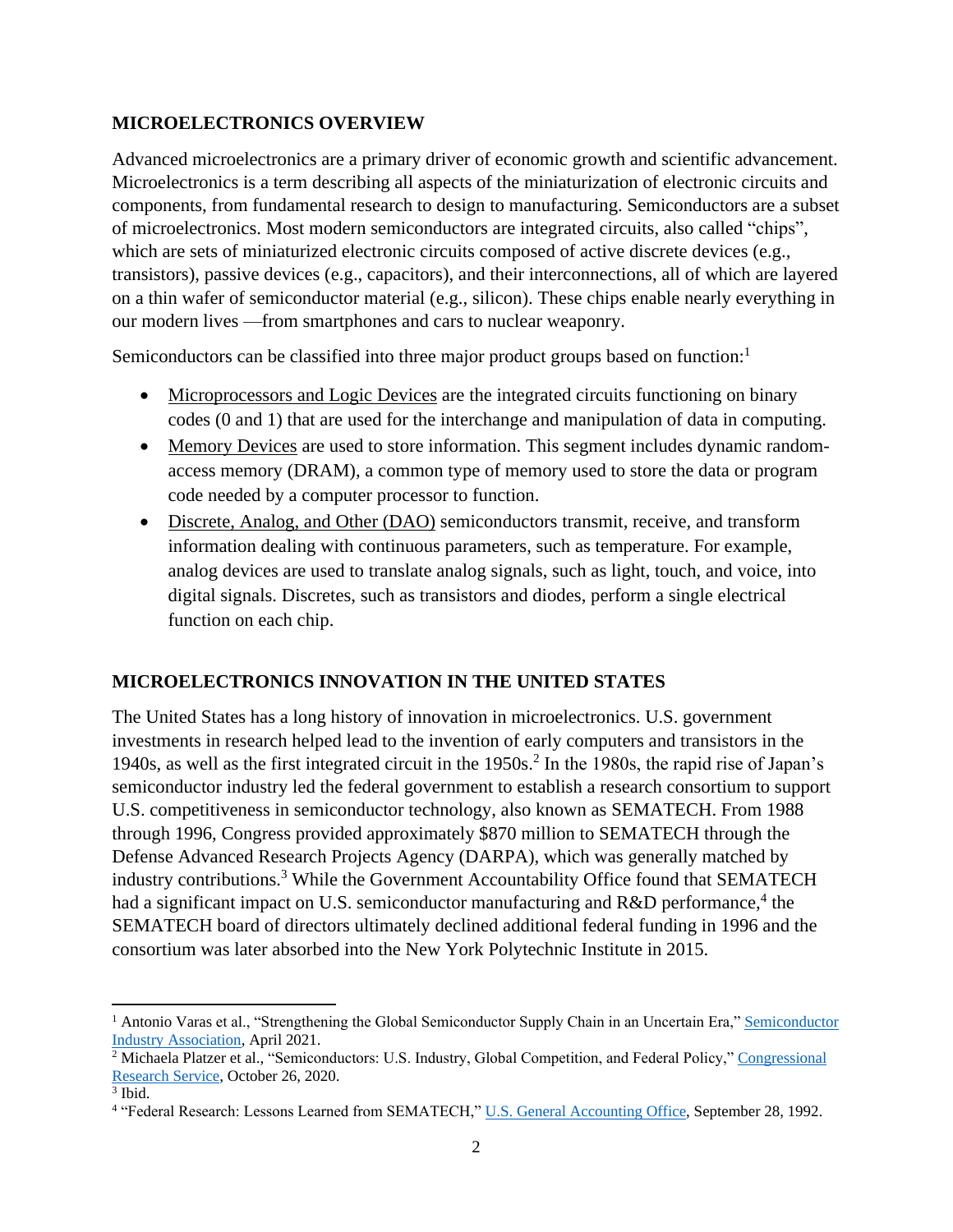The Federal Government continues to invest in semiconductor research across many different agencies and mission areas. The U.S. semiconductor industry has continued to lead the world in R&D spending, investing nearly one-fifth of its annual revenue in R&D each year.<sup>5</sup> In 2020, the U.S. semiconductor industry investment in R&D totaled \$44.0 billion.<sup>6</sup>

#### **"Moore's Law"**

The semiconductor industry has a rapid internal product development cycle. This was first described by Gordon Moore, then R&D Manager for Fairchild Semiconductor, in 1965.<sup>7</sup> Moore's law, as his observation later became known, states that the number of transistors that can be cost-effectively included on an integrated circuit will double every 18 months to two years, making chips smaller, faster, and cheaper. This observation held for decades, in part because of the industry's high level of research and investment spending. However, this twodimensional scaling of the chip is reaching its physical limits as chip complexity has increased due to new applications such as artificial intelligence, 5G, and the internet of things. The industry can no longer rely solely on this process to make the necessary generational improvements that will enable future chip iterations, including breakthroughs in energy efficiency, new materials, are more. <sup>8</sup> Long term grown will require fundamental breakthroughs in microelectronics technology.

### **THE GLOBAL SEMICONDUCTOR LANDSCAPE**

Semiconductor production includes three segments: (1) design, (2) manufacturing/fabrication, and (3) assembly, testing, and packaging (ATP). In some cases, these steps are all performed by a single company, called an integrated device manufacturer (IDM). Major U.S. headquartered IDMs include Texas Instruments, Intel, and Micron. Other semiconductor companies, called fabless firms, only do design in-house. Fabless firms purchase fabrication services from a semiconductor factory and ATP services from an outsourced semiconductor assemble and test company. Semiconductor factories, also referred to as fabs or foundries, are often characterized by the size of the wafer that chips are printed on and the size of the transistor gate length printed on each chip.<sup>9</sup> Only a small number of fabs—none of which reside in the United States—produce the most state-of-the-art semiconductors. Additionally, the semiconductor production process requires several types of inputs, including materials, manufacturing equipment, software, and intellectual property, some of which is produced only outside of the United States.

While the Unites States is the current global leader is semiconductor sales and R&D, the competitive landscape for semiconductor development is shifting. In 2020, the U.S.

<sup>&</sup>lt;sup>5</sup> "2021 State of the U.S. Semiconductor Industry," [Semiconductor Industry Association,](https://www.semiconductors.org/wp-content/uploads/2021/09/2021-SIA-State-of-the-Industry-Report.pdf) June 2021. 6 Ibid.

<sup>7</sup> Gordon E. Moore, "Cramming More Components Onto Integrated Circuits," *[Electronics](https://hasler.ece.gatech.edu/Published_papers/Technology_overview/gordon_moore_1965_article.pdf) Magazine,* Vol. 28, No. 8, April 19, 1965, accessed through Georgia Tech.

<sup>&</sup>lt;sup>8</sup> "The Decadal Plan for Semiconductors" **Semiconductor Research Corporation**, January 2021.

<sup>9</sup> Platzer et al., "Semiconductors: U.S. Industry, Global Competition, and Federal Policy."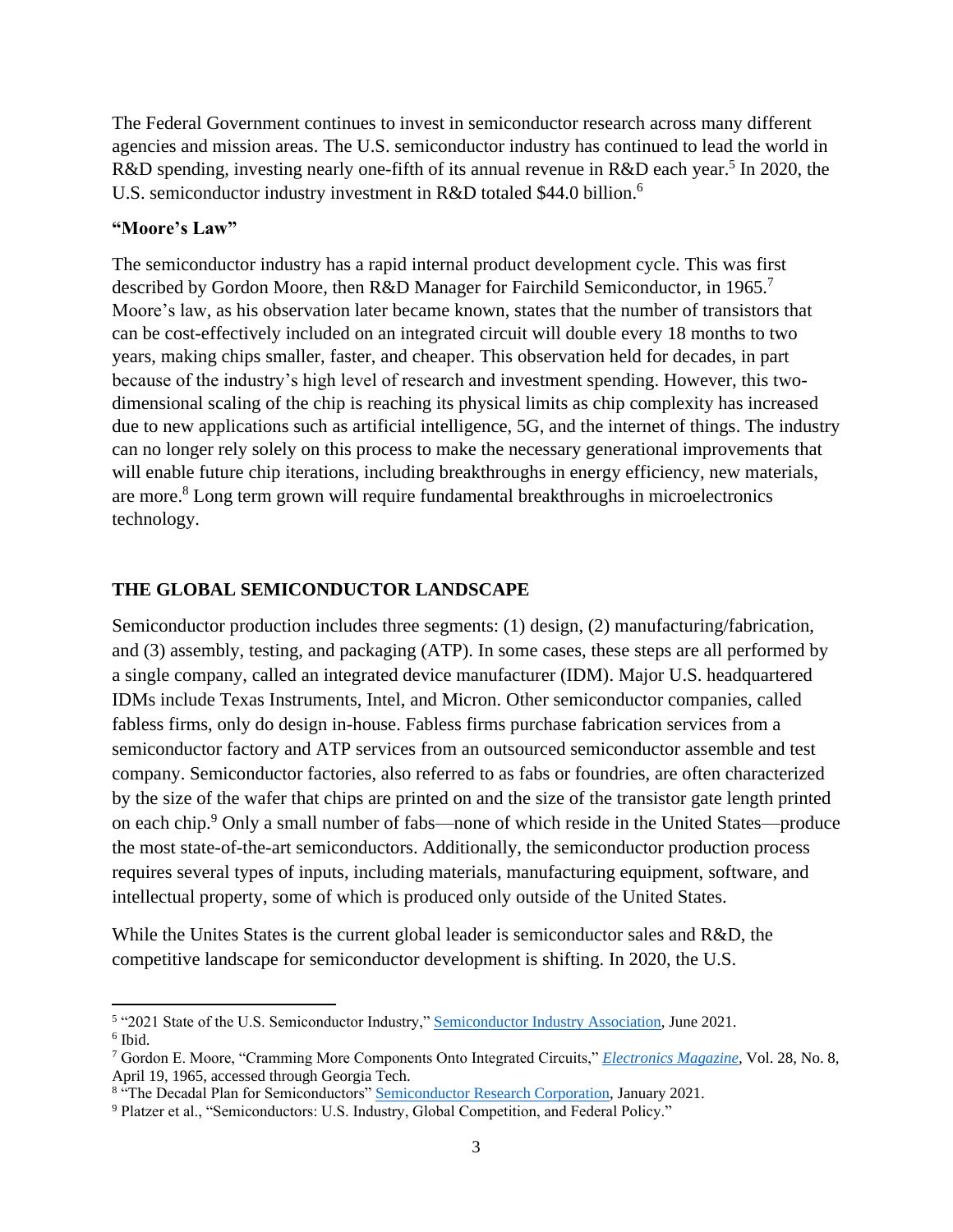semiconductor industry accounted for 47 percent of global semiconductor sales.<sup>10</sup> Furthermore, the United States leads in many parts of the semiconductor market, including manufacturing equipment and semiconductor design.<sup>11</sup> However, over the last few decades, much of the U.S. manufacturing capacity has been offshored. The U.S. share of global semiconductor manufacturing decreased from 37 percent in 1990 to just 12 percent today.<sup>12</sup> Much of this capacity has moved to Taiwan, South Korea, and Japan, and China.<sup>13</sup> For example, Taiwan accounts for 47 percent of the global capacity to manufacture advanced logic semiconductors, such as those used in smart phones or data centers.<sup>14</sup>

China, which accounts for roughly 25 percent of global consumption of semiconductors (roughly equal to that of the United States), is also heavily investing in domestic semiconductor capacity.<sup>15</sup> China is investing \$150 billion with the stated goal of gaining 40 percent of the world's new manufacturing capacity by  $2030<sup>16</sup>$  While the country remains two to three generations behind in advanced semiconductor manufacturing capacity,<sup>17</sup> China has demonstrated the ability to rapidly close technology gaps.

## **Supply Chains, Disruptions, and Shortages**

Demand for semiconductor output has grown consistently over the last two decades, with the Semiconductor Industry Association (SIA) predicting a 19.7 percent increase in global sales in 2021 and a subsequent 8.8 percent increase in  $2022$ .<sup>18</sup>

From design to final sale, a single chip can progress through more than 1,000 production steps and cross 70 international borders.<sup>19</sup> When businesses started to close due to the COVID-19 pandemic in 2020, there was an abrupt and cascading global shortage of semiconductors. This shortage was primarily caused by significant swings in demand throughout the pandemic. Chip manufactures first slowed production due to lockdowns and a reduction in demand from their customers, who canceled their chip orders assuming a lengthy economic downturn. However,

<sup>&</sup>lt;sup>10</sup> "2021 State of the U.S. Semiconductor Industry."

<sup>&</sup>lt;sup>11</sup> Antonio Varas et al., "Government Incentives and U.S. Competitiveness in Semiconductor Manufacturing," [Semiconductor Industry Association,](https://www.semiconductors.org/wp-content/uploads/2020/09/Government-Incentives-and-US-Competitiveness-in-Semiconductor-Manufacturing-Sep-2020.pdf) September 2020.

 $12$  [Ibid.](https://www.semiconductors.org/wp-content/uploads/2020/09/Government-Incentives-and-US-Competitiveness-in-Semiconductor-Manufacturing-Sep-2020.pdf)

<sup>&</sup>lt;sup>13</sup> South Korea specializes in all production steps, while Taiwan is dominant in most advanced manufacturing and ATP. Japan specializes in manufacturing equipment. European nations, especially the Netherlands, the United Kingdom, and Germany, specialize in manufacturing equipment, materials, and core IP. Currently, China is the leader in ATP and raw materials.

<sup>&</sup>lt;sup>14</sup> Varas et al., "Government Incentives and U.S. Competitiveness in Semiconductor Manufacturing."

<sup>&</sup>lt;sup>15</sup> Varas et al., "Strengthening the Global Semiconductor Supply Chain in an Uncertain Era."

<sup>16</sup> Stephen Ezell, "Moore's Law Under Attack: The Impact of China's Policies on Global Semiconductor Innovation," [the Information Technology and Innovation Foundation,](https://itif.org/publications/2021/02/18/moores-law-under-attack-impact-chinas-policies-global-semiconductor) February 18, 20201.

<sup>17</sup> [Debbie](https://www.washingtonpost.com/business/why-the-world-is-short-of-computer-chips-and-why-it-matters/2021/04/26/88d67d00-a6a8-11eb-a8a7-5f45ddcdf364_story.html) Wu et al., "Why the World Is Short of Computer Chips, and Why It Matters," *[Washington Post](https://www.washingtonpost.com/business/why-the-world-is-short-of-computer-chips-and-why-it-matters/2021/04/26/88d67d00-a6a8-11eb-a8a7-5f45ddcdf364_story.html)*, April 21, 2021.

<sup>&</sup>lt;sup>18</sup> ["G](https://www.semiconductors.org/global-semiconductor-sales-increase-1-9-month-to-month-in-april-annual-sales-projected-to-increase-19-7-in-2021-8-8-in-2021/)lobal Semiconductor Sales Increase 1.9% Month-to-Month in April; Annual Sales Projected to Increase 19.7% in 2021, 8.8% in 2022," *[Semiconductor Industry Association,](https://www.semiconductors.org/global-semiconductor-sales-increase-1-9-month-to-month-in-april-annual-sales-projected-to-increase-19-7-in-2021-8-8-in-2021/)* press release, June 9, 2021.

<sup>&</sup>lt;sup>19</sup> Saif Khan, "The Semiconductor Supply Chain Assessing National Competitiveness," the Georgetown Center for [Security and Emerging Technologies,](https://cset.georgetown.edu/publication/the-semiconductor-supply-chain/) January 2021.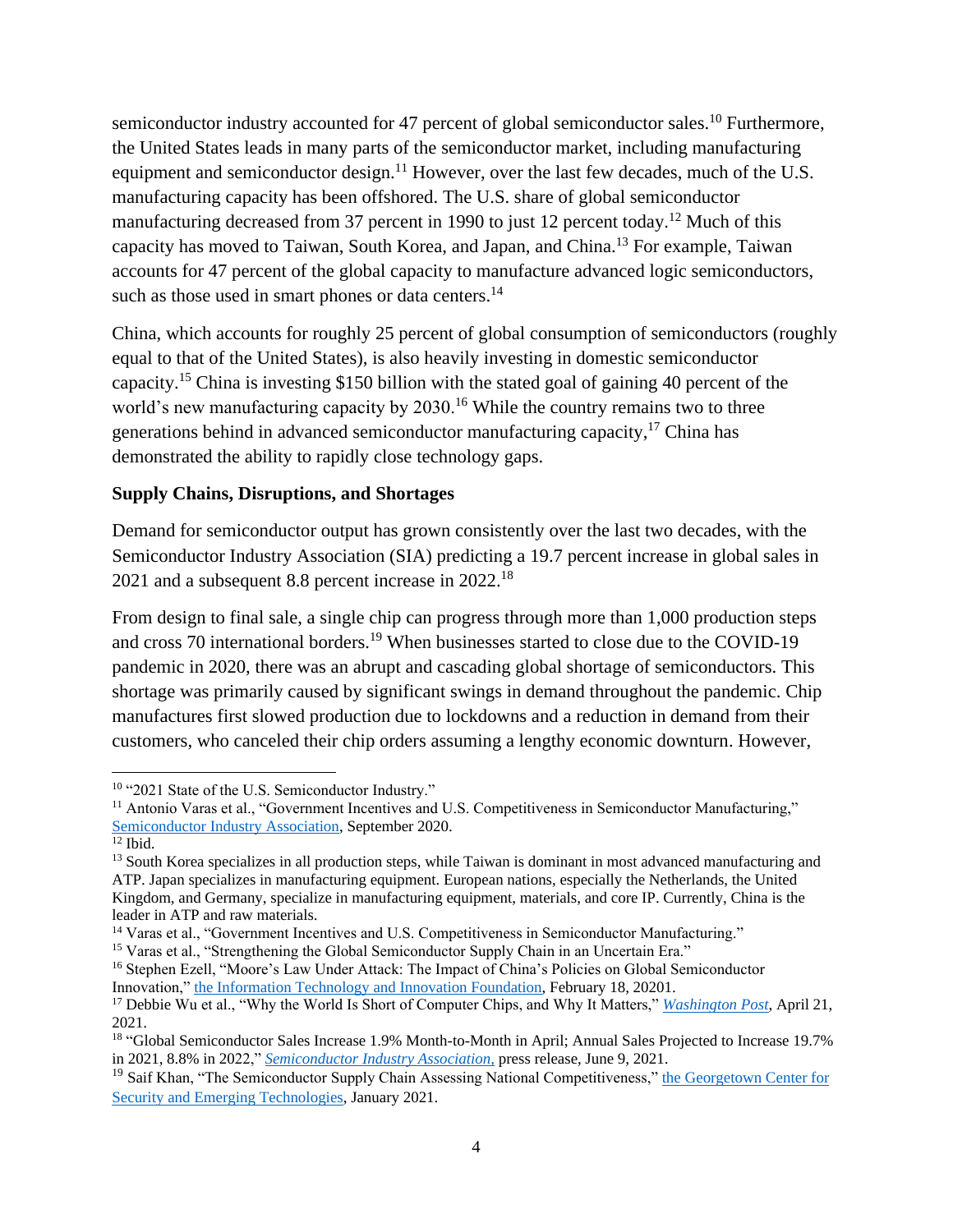chipmakers soon saw surging demand in other sectors as new activities become more commonplace, such as remote healthcare, work-at-home, and virtual learning. When economic forecasts proved wrong, the original customers re-ordered chips, creating a significant backlog.

Several other events spurred the shortage. Stockpiling by certain companies and industries before the pandemic—especially Chinese companies seeking to weather U.S. trade restrictions—further tightened supply. Natural disasters also impacted chip manufacturing. For example, a Renesas plant in Japan, which primarily serves car manufacturers, had its production significantly delayed due to a fire.<sup>20</sup> Finally, truck shortages and global shipping backups have significantly stalled inputs that go into the manufacturing of semiconductors and their delivery to the customer.

The shortage affected many downstream sectors, such as car manufacturing and consumer electronics. For example, a General Motors plant in Kansas City was closed from February to September due to a lack of chips. $2<sup>1</sup>$  Notably, many semiconductor firms are no longer manufacturing the types of legacy chips that are used in vehicles and home appliances, instead focusing capacity on cutting-edge designs. This trend has further exacerbated shortages. Some analysts believe that the most problematic chip shortages will begin to ease in the third or fourth quarter of 2021, but it could take through 2022 for shortages to end.<sup>22</sup>

### **THE CHIPS FOR AMERICA ACT**

To re-shore chip manufacturing and to advance U.S. competitiveness in microelectronics, in December 2020 Congress enacted the *Creating Helpful Incentives to Produce Semiconductors*  for America Act, or the CHIPS for America Act.<sup>23</sup> The CHIPS for America Act establishes a grant program at the Department of Commerce that would incentivize new domestic semiconductor manufacturing facilities and workforce development. It also creates a multilateral semiconductors security fund to support development of measurably secure supply chains, as well as a Department of Commerce study to analyze the capabilities of the U.S. industrial base to support the national defense in the light of significant global supply chain interdependencies.

The law also supports several research and development related activities. First, it establishes an interagency working group, advised by an industrial advisory committee, to develop a national strategy for semiconductor research and development. The Act directs the Department of Commerce to support semiconductor R&D through multiple mechanisms, including a National Semiconductor Technology Center (NSTC) to conduct research and prototyping of advanced

<sup>&</sup>lt;sup>20</sup> ["J](https://asia.nikkei.com/Business/Tech/Semiconductors/Chip-starved-automakers-shudder-at-Renesas-plant-s-1-month-halt)apanese carmakers assess impact of fire at Renesas chip plant," [Reuters,](https://www.reuters.com/article/us-renesas-fire-autos/japanese-carmakers-assess-impact-of-fire-at-renesas-chip-plant-idUSKBN2BE05I) March 21, 2021.

<sup>21</sup> Carlos Moreno, "Workers Return To GM's Fairfax Plant On Monday, Months After Mass Layoffs," *[NPR,](https://www.kcur.org/news/2021-09-20/workers-return-to-gms-fairfax-plant-on-monday-months-after-mass-layoffs)*  September 20, 2021.

 $22$  Samuel Moore, "How and When the Chip Shortage Will End, in 4 Charts," [IEEE,](https://spectrum.ieee.org/chip-shortage) June 21, 2021.

<sup>&</sup>lt;sup>23</sup> Creating Helpful Incentives to Produce Semiconductors for America Act (CHIPS for America Act), Title XCIV, The William M. (Mac) Thornberry National Defense Authorization Act for Fiscal Year 2021, H.R. 6395, 116<sup>th</sup> Congress.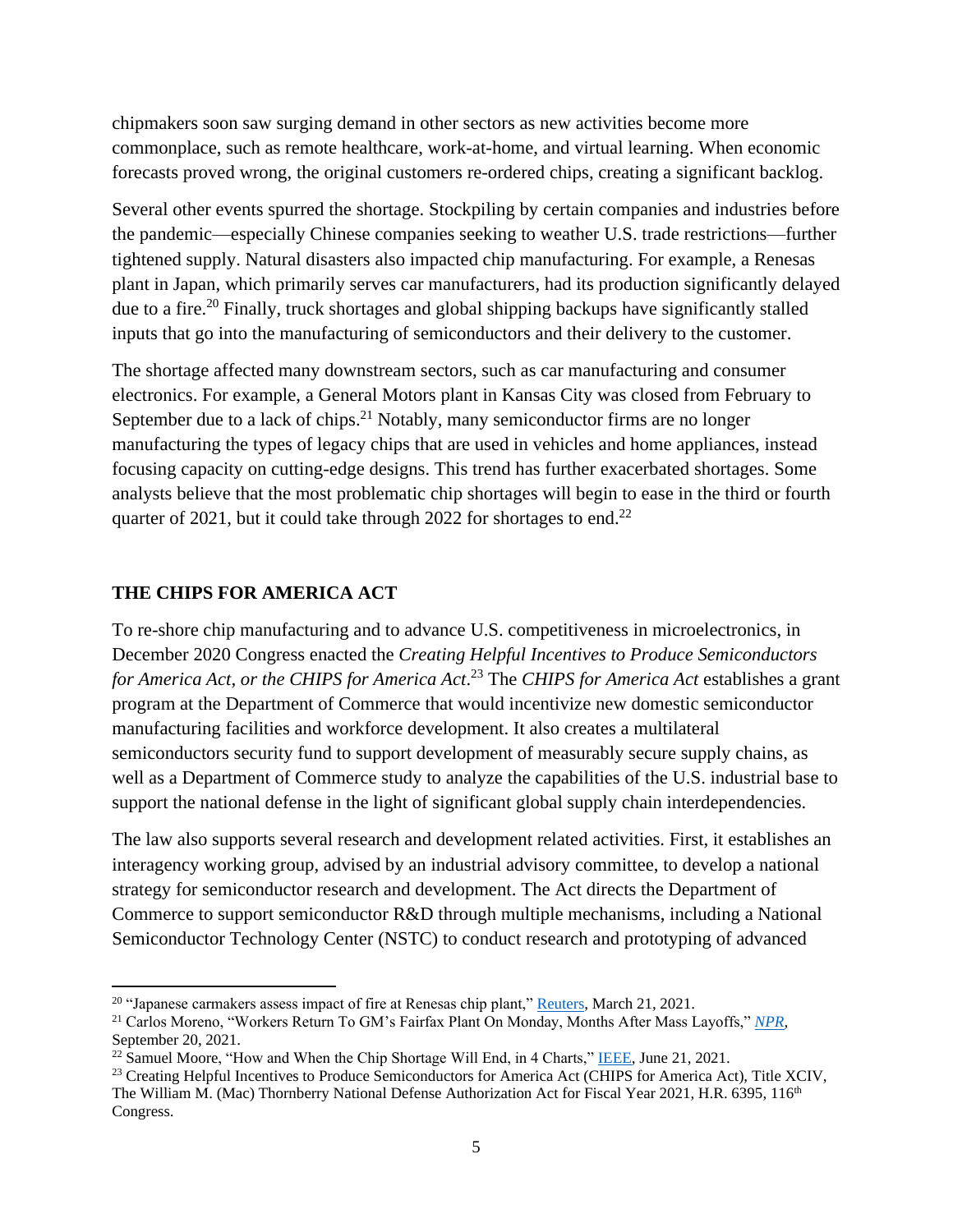chips, a Manufacturing USA Institute for domestic semiconductor manufacturing, and a center on advanced semiconductor packaging. The Act directs the National Institute of Standards and Technology (NIST) specifically to conduct metrology research to accelerate the development of next generation semiconductors. Finally, the Act requires the Department of Defense to establish a national network for microelectronics research and development to support prototyping new semiconductor technologies for commercialization—commonly referred to as the "microelectronics commons."

Funding for the CHIPS Act, a total of \$52 billion over five years, has been passed by the Senate as part of the *U.S. Innovation and Competition Act* (USICA). The House has passed several pieces of legislation within scope of USICA. House and Senate Leadership have called for a formal conference on the package of competitiveness bills.

The Department of Commerce has expressed its intent to delegate authority for the grant programs authorized in CHIPS to NIST. NIST has significant technical expertise to build on but will need additional expertise and administrative capabilities and staffing to implement the programs. The agency has actively engaged with the private sector and other stakeholders for months, in anticipation of the CHIPS funding being enacted.

# **CONTINUING CHALLENGES TO U.S. LEADERSHIP IN MICROELECTRONICS RESEARCH AND MANUFACTURING**

#### **Driving Transformational Advancements**

The coming end of Moore's Law, as previously stated, presents major technological challenges and opportunities for progress in microelectronics. Future progress and innovation will require an approach that advances relevant materials science; device technologies; processing and packaging technologies; manufacturing technologies; circuit, chip, and system architecture; and software system and algorithm development in a co-design fashion.

The Department of Energy (DOE) has a decades-long history of working directly with industry and academia to drive scientific advancements in the areas mentioned above. DOE's microelectronics research is underpinned by its National Laboratory complex, as illustrated by the Department's recent decision to provide \$54 million to support National Laboratory-based projects to advance research in microelectronics.<sup>24</sup> These activities are part of a longer term, crosscutting microelectronics initiative that, as articulated by a 2018 report from the DOE Office of Science, exemplifies a "fundamental rethinking" in what is needed to advance "the science behind the materials, synthesis and placement technologies, architectures, and algorithms.<sup>"25</sup> Key to the Department's justification for its ambitions in microelectronics are its scientific user

<sup>&</sup>lt;sup>24</sup> "DOE Announces \$54 Million to Increase Energy Efficiency in Microelectronics Technologies," U.S. Department [of Energy,](https://www.energy.gov/articles/doe-announces-54-million-increase-energy-efficiency-microelectronics-technologies) August 25, 2021.

<sup>&</sup>lt;sup>25</sup> "Basic Research Needs for Microelectronics: Report of the Office of Science Workshop on Basic Research Needs for Microelectronics, October 23-25, 2018," [U.S. Department of Energy.](https://science.osti.gov/-/media/bes/pdf/reports/2019/BRN_Microelectronics_rpt.pdf)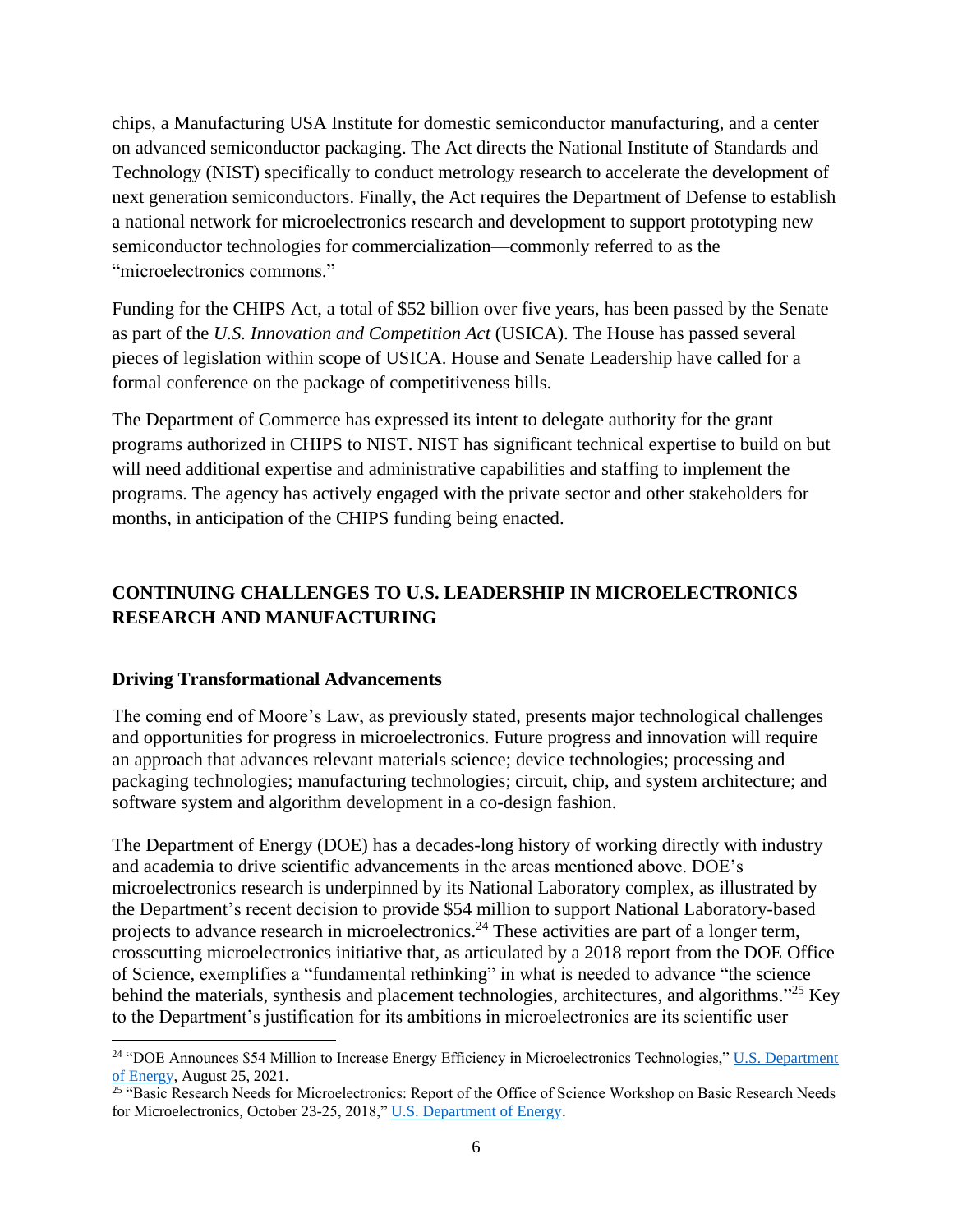facilities, which both rely on and help drive advancements in microelectronics. These facilities, which are utilized annually by thousands of academic and industry researchers, include particle detectors, microscopes, X-ray and neutron sources, data centers, networks, and high-performance computers.

## **Bridging the "Lab-to-Fab" Gap**

There is a general concern that the United States has underinvested in maturing breakthrough ideas for semiconductor technology to the point of manufacturing them domestically. This "lab to fab" innovation gap, known generally as the "valley of death" for technological innovation, is the phase between developing a concept or a product and scaling it into a profitable innovation that the market adopts. This phase often leads to early-stage technologies being shelved indefinitely or prematurely abandoned.<sup>26</sup> Importantly, funding is not the only challenge in bridging the valley of death. Companies need access to facilities, tools, and personnel suitable for demonstrating the ability to produce an innovation at commercial scale. Even well-funded startups struggle to secure time at fabs and foundries to test their products, as they compete with larger companies for access.<sup>27</sup>

There is an earlier valley of death from fundamental research to prototyping. Many different government agencies and other groups support early-stage semiconductor research, from the National Science Foundation to the Semiconductor Research Corporation. However, many of these funding sources stop short of supporting prototyping. Only a few U.S.-headquartered companies have the resources, infrastructure, and expertise to translate basic research into commercial production. Venture capital firms have also drastically reduced their funding to hardware companies in recent years in favor of software-driven companies with fast time-tomarket and low capital expenditures.<sup>28</sup> The DOD led microelectronics commons was conceived to address this earlier gap.

# **Maintaining Competitiveness in Advanced Packaging**

In addition to manufacturing, the United States has lost market share in advanced packaging. This process, called assembly, testing, and packaging (ATP), involves cutting a finished wafer into individual chips. Each chip is mounted on a frame with wires that connect the chip to external devices and enclosed in a protective casing. Traditionally, ATP was shipped overseas to countries with comparatively low wages because it is the most labor-intensive part of the manufacturing process. As a result, U.S. industry currently only has 2 percent of the global market share in ATP services.<sup>29</sup> R&D in advanced packaging in the United States has also lagged as relatively few research institutions focus on the topic as a priority.

<sup>&</sup>lt;sup>26</sup> ["N](https://www.gao.gov/products/gao-14-406sp)anomanufacturing--Emergence and Implications for U.S. Competitiveness, the Environment, and Human Health," [U.S. Government Accountability Office,](https://www.gao.gov/products/gao-14-406sp) May 19, 2014.

<sup>&</sup>lt;sup>27</sup> "American Innovation, American Growth: A Vision for the National Semiconductor Technology Center (NSTC)."

<sup>&</sup>lt;sup>28</sup> [Dr.](https://semiwiki.com/books/Predicting%20Trends%20PDF%20Version%20Final.pdf) Walden Rhines, "Predicting Semiconductor Business Trends After Moore's Law," [SemiWiki.com,](https://semiwiki.com/books/Predicting%20Trends%20PDF%20Version%20Final.pdf) 2019.

<sup>&</sup>lt;sup>29</sup> "2021 State of the U.S. Semiconductor Industry."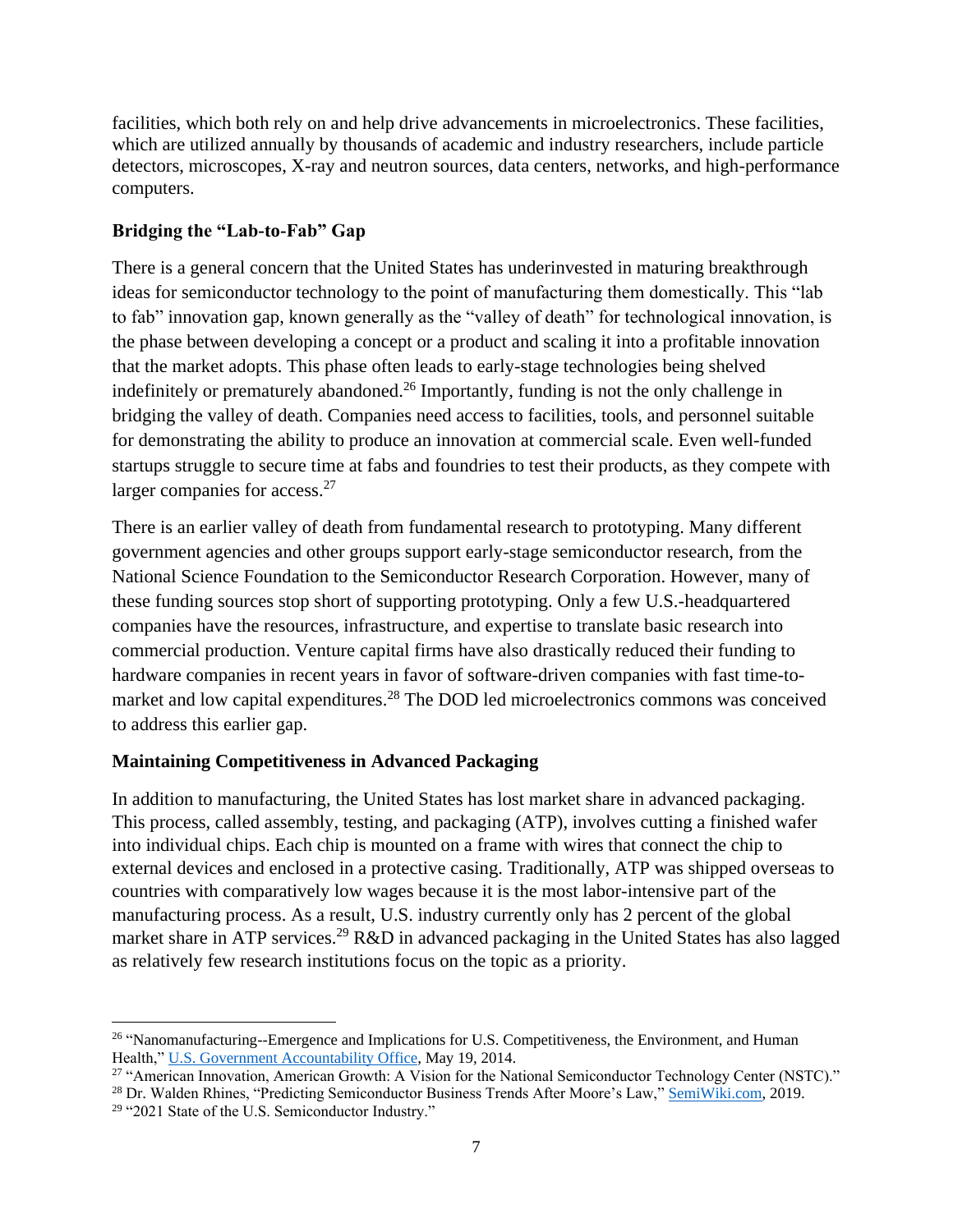Many observers now believe breakthroughs in packaging will be key to improving chip efficiency beyond Moore's law because the packaging provides an alternative avenue for innovation in density and size of products. Other countries are heavily investing to get an advantage in next generation packaging. For example, the Taiwan Semiconductor Manufacturing Company (TSMC) announced in June 2021 that it would partner with 20 Japanese companies to establish an R&D center dedicated to advanced packaging design.<sup>30</sup>

## **Building a Workforce**

While federal investments to grow domestic semiconductor manufacturing capacity will likely increase the number of semiconductor-related jobs in the United States,  $31$  concerns remain about the U.S. capacity to fill those jobs. As of 2018, there were over 4,000 open technical positions in the United States among prominent semiconductor firms.<sup>32</sup> The pandemic has only worsened the industry's supply of high skilled workers. In comments to NIST on strengthening the semiconductor workforce, the Semiconductor Industry Association (SIA) listed the following workforce-related challenges: a lack of supply of U.S. workers with advanced education, a lack of academic programs supporting emerging technologies, high competition among tech industries for high skilled workers, low awareness of the semiconductor industry among graduate students in STEM, a lack of hands-on training to prepare graduates for work on the manufacturing floor, a lack of diversity in STEM, and retention issues due to cultural differences between young workers and the older workforce.<sup>33</sup>

While the *CHIPS for America Act* addresses some of these issues through its incentive program for workforce training and through its newly established R&D programs, targeted workforce programs may be necessary to establish a lasting microelectronics workforce.

# **Accessing Material Inputs**

Increased production of semiconductors in the United States would require increased domestic production of materials (including critical materials), chemicals, and gases. Regarding critical materials, it is often a difficult and lengthy process to establish domestic critical mineral production. A June 2021 report from the White House found that a reasonable estimate for this process is "not less than ten years."<sup>34</sup> Domestic production of other materials, chemicals, and gases used in semiconductor manufacturing is also somewhat limited. Both the U.S. Geological

<sup>30</sup> Scott Foster, "TSMC eyes 3D chip packaging edge in Japan," *[Asia Times,](https://asiatimes.com/2021/06/tsmc-eyes-3d-chip-packaging-edge-in-japan/)* June 21, 2021.

<sup>&</sup>lt;sup>31</sup> ["T](https://www.semiconductors.org/challenges-and-opportunities-facing-semiconductor-workforce/)he Positive Impact Of The Semiconductor Industry On The American Workforce And How Federal Industry Incentives Will Increase Domestic Jobs,[" Semiconductor Industry Association,](https://www.semiconductors.org/wp-content/uploads/2021/05/SIA-Webinar-May-2021-hg-fy.pdf) webinar, May 2021.

<sup>&</sup>lt;sup>32</sup> "Challenges and Opportunities Facing Semiconductor Workforce," [Semiconductor Industry Association,](https://www.semiconductors.org/challenges-and-opportunities-facing-semiconductor-workforce/) May 30, 2018.

<sup>&</sup>lt;sup>33</sup> "Current and Future Workforce Needs to Support a Strong Domestic Semiconductor Industry," Semiconductor [Industry Association,](https://www.semiconductors.org/wp-content/uploads/2018/11/NIST-workforce-RFI-august-2018.pdf) comments to National Institute of Standards and Technology, August 15, 2018.<br><sup>34</sup> ["B](https://www.whitehouse.gov/wp-content/uploads/2021/06/100-day-supply-chain-review-report.pdf)uilding Resilient Supply Chains, Revitalizing American Manufacturing, And Fostering Broad-Based Growth,"

[the White House,](https://www.whitehouse.gov/wp-content/uploads/2021/06/100-day-supply-chain-review-report.pdf) 100-Day Reviews under Executive Order 14017, June 2021.